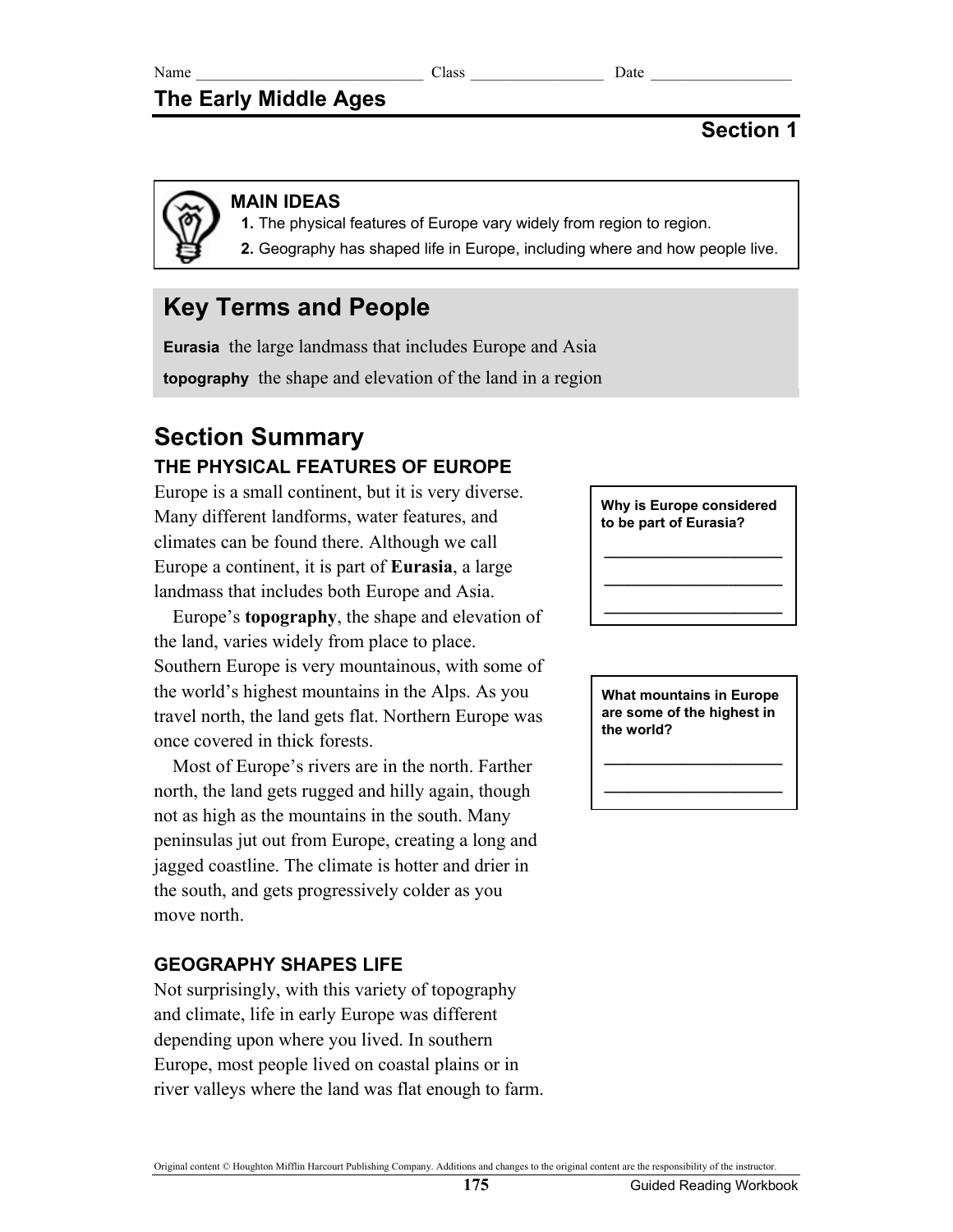People grew crops like grapes and olives that could grow on mountainsides and also survive the region's dry summers. High in the mountains, where the land was too steep or rocky to farm, people raised sheep and goats.

Because southern Europe has a long coastline with numerous peninsulas, many people turned to the sea for food and transportation. Societies that lived in southern Europe often became great traders and seafarers.

Most people in northern Europe lived much farther from the sea than people in southern Europe did. They still had access to the sea, however, through northern Europe's many rivers. Because rivers were an easy means of transportation, many towns grew up along them. These rivers also sometimes provided protection for cities.

In the fields around cities, farmers took advantage of northern Europe's rich soils to grow all sorts of crops. These fields were excellent farmlands, but the flat land also created an easy route for invaders to follow. No mountains blocked people's access to northern Europe. As a result, the region was frequently invaded.

## **CHALLENGE ACTIVITY**

**Critical Thinking: Drawing Inferences** Where would you have preferred to live in Europe during the Middle Ages, if you had your choice? Write a short letter to a family member explaining what daily life is like in the area you choose and why you like it there.



#### **Why was northern Europe frequently invaded?**

# **\_\_\_\_\_\_\_\_\_\_\_\_\_\_\_\_\_\_\_\_\_\_\_ \_\_\_\_\_\_\_\_\_\_\_\_\_\_\_\_\_\_\_\_\_\_\_ \_\_\_\_\_\_\_\_\_\_\_\_\_\_\_\_\_\_\_\_\_\_\_ \_\_\_\_\_\_\_\_\_\_\_\_\_\_\_\_\_\_\_\_\_\_\_ \_\_\_\_\_\_\_\_\_\_\_\_\_\_\_\_\_\_\_\_\_\_\_**

Original content © Houghton Mifflin Harcourt Publishing Company. Additions and changes to the original content are the responsibility of the instructor.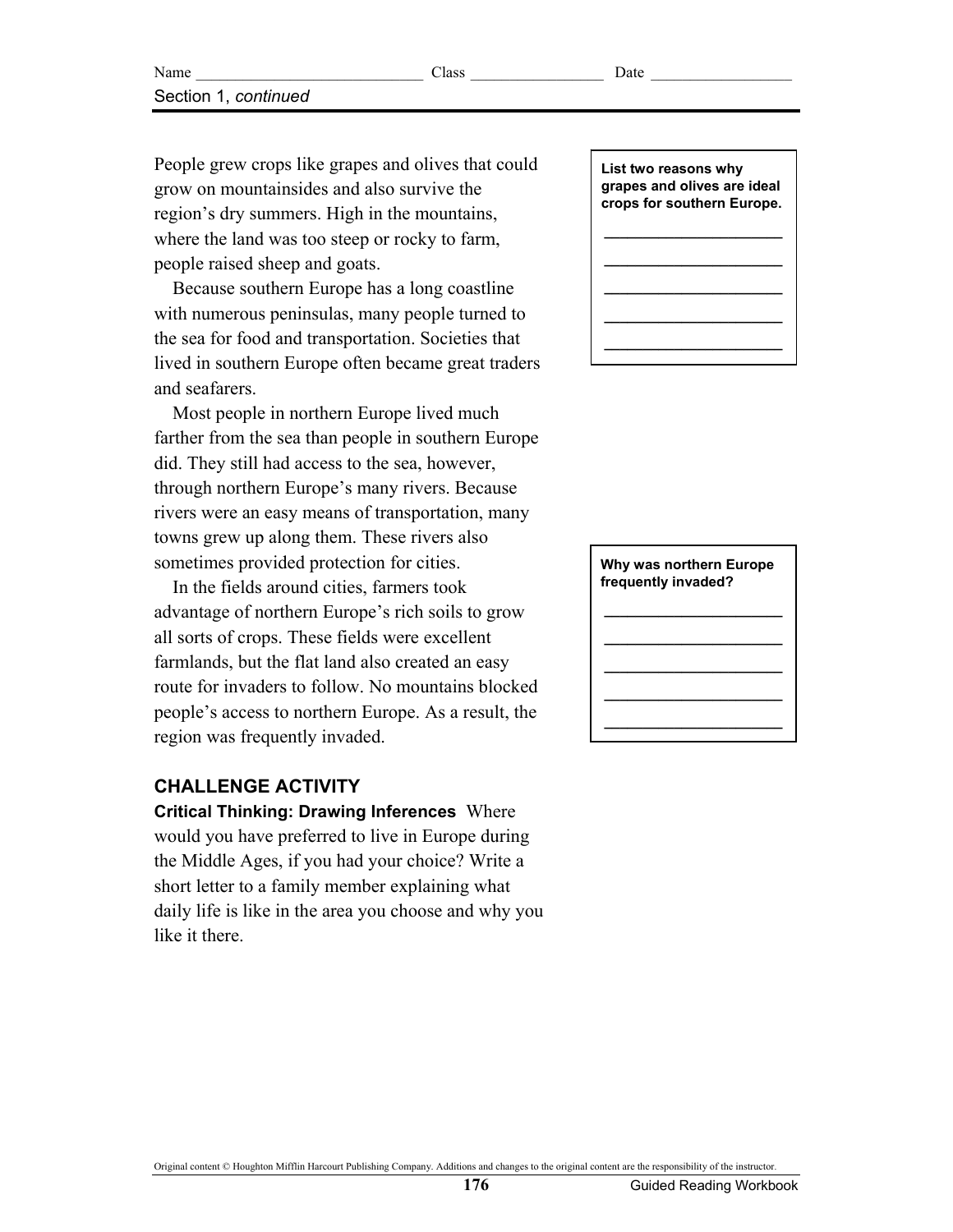| Name                 | Class | Date |
|----------------------|-------|------|
| Section 1, continued |       |      |
|                      |       |      |

| <b>Alps</b> | Eurasia        | Northern European Plain |
|-------------|----------------|-------------------------|
| peninsula   | rivers         | Scandinavia             |
| topography  | Ural Mountains |                         |

**DIRECTIONS** Read each sentence and fill in the blank with the word from the word bank that best completes the sentence.

- 1. The shape and elevation of land in a region is called  $\blacksquare$
- 2. The large landmass that includes both Europe and Asia is called
- 3. Geographers consider the the to be the boundary between Europe and Asia.
- 4. The are the highest mountains in Europe.
- 5. The same is the location of most of Europe's major rivers.

6. \_\_\_\_\_\_\_\_\_\_\_\_\_\_\_\_\_\_\_\_\_ is Europe's largest peninsula.

 $\mathcal{L}_\text{max}$  and  $\mathcal{L}_\text{max}$  and  $\mathcal{L}_\text{max}$ 

- 7. Because were an easy method of transportation, many Northern European towns grew up along them.
- 8. Europe has been called a  $\qquad \qquad$  of peninsulas.